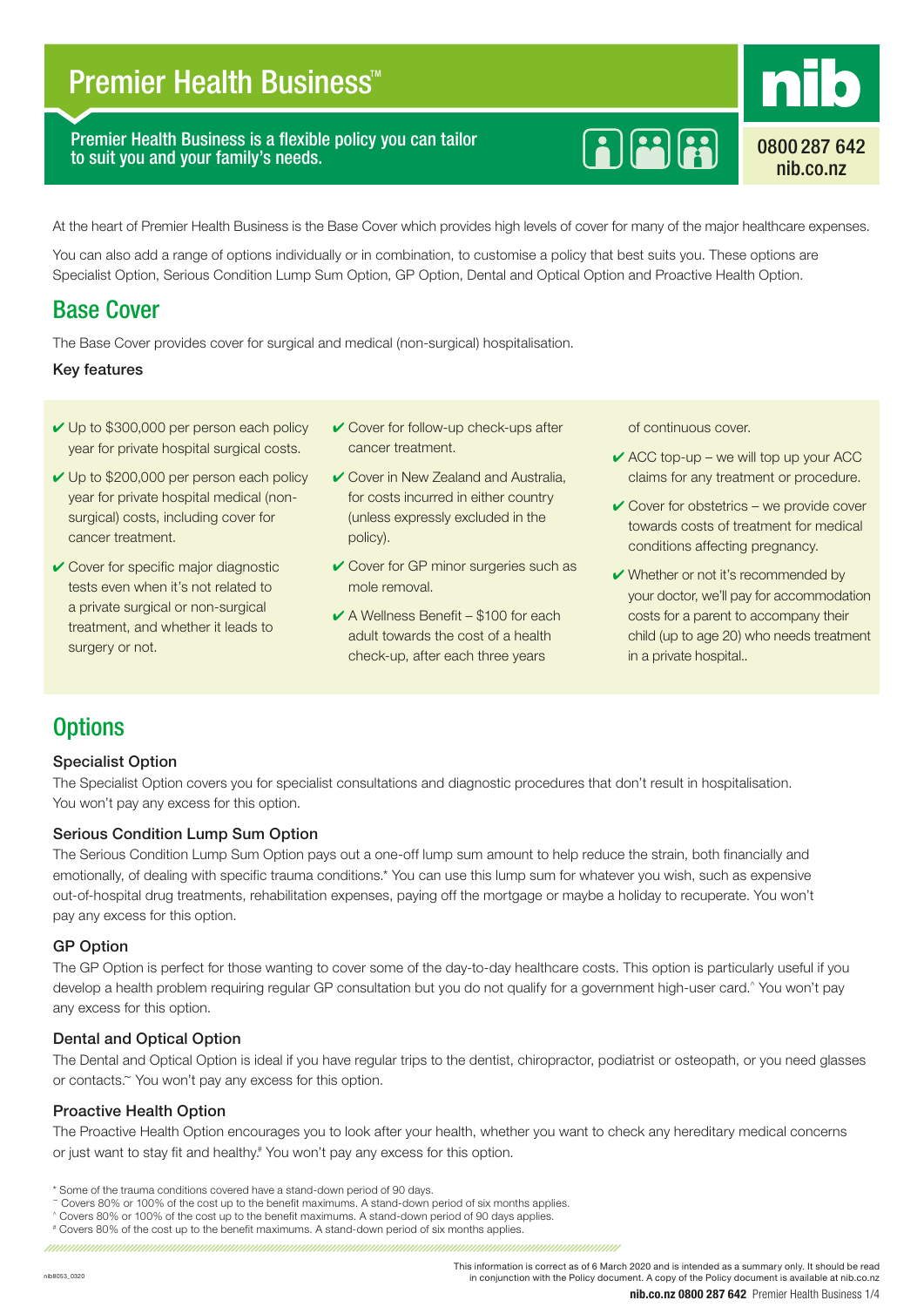1 Any drugs used (including chemotherapy) must be on the Pharmaceutical Management Agency's (PHARMAC) New Zealand Pharmaceutical Schedule Sections A to H<br>and the PHARMAC funding criteria must be met, except where the contr 2 All costs paid under these benefits come within the benefit maximum for the Hospital-Surgical Benefit or Hospital-Medical Benefit limits (whichever applies).



| <b>Base Cover Benefit</b>                                                               | A summary of what this covers                                                                                                                                                                                                                                                                                                                                                                                                                             | The limits apply to each insured person. Limitations may apply. Refer to the Policy document for full details. If there is an excess on the policy, that excess will be deducted from<br>The Limits<br>the benefit limit where required. Covers 100% of the cost up to the below benefit maximums subject to the First Choice network.                                                                                                                                                                                                                                                                                                                 |
|-----------------------------------------------------------------------------------------|-----------------------------------------------------------------------------------------------------------------------------------------------------------------------------------------------------------------------------------------------------------------------------------------------------------------------------------------------------------------------------------------------------------------------------------------------------------|--------------------------------------------------------------------------------------------------------------------------------------------------------------------------------------------------------------------------------------------------------------------------------------------------------------------------------------------------------------------------------------------------------------------------------------------------------------------------------------------------------------------------------------------------------------------------------------------------------------------------------------------------------|
| <b>Hospital-Surgical Benefit</b>                                                        | Covers surgical treatment requiring an anaesthetic performed in an approved private hospital <sup>1</sup> . Covers some oral surgery. 12-month stand down period<br>for extraction of wisdom teeth.                                                                                                                                                                                                                                                       | Up to \$300,000 each policy year. Includes any associated payments made under another related benefit.                                                                                                                                                                                                                                                                                                                                                                                                                                                                                                                                                 |
| Hospital-Medical Benefit (non-surgical)                                                 | Covers medical treatment costs, not involving surgery, in an approved private hospital <sup>1</sup> .                                                                                                                                                                                                                                                                                                                                                     | Up to \$200,000 each policy year. Includes any associated payments under another related benefit                                                                                                                                                                                                                                                                                                                                                                                                                                                                                                                                                       |
| Cancer Treatment Benefit <sup>2</sup>                                                   | Covers the cost of the chemotherapy agent(s), and radiotherapy.                                                                                                                                                                                                                                                                                                                                                                                           | Included in the Hospital-Medical Benefit limits.                                                                                                                                                                                                                                                                                                                                                                                                                                                                                                                                                                                                       |
| Hospital related specialist consultations<br>and diagnostic investigations <sup>2</sup> | Registered specialist vocational GP and diagnostic investigation costs that directly relate to the private surgical or non-surgical treatment or a cycle<br>of chemotherapy <sup>1</sup> or radiotherapy treatment administered privately. Specialists such as: an Oncologist, Cardiologist, Orthopaedic, Gynaecologist.<br>Diagnostic investigations such as: x-rays, ultrasound, mammography, echocardiograms, visual field tests and breast biopsy.    | Specialist consultation and diagnostic investigation cost for up to six months before admission to an approved private hospital and up to six months after discharge.                                                                                                                                                                                                                                                                                                                                                                                                                                                                                  |
| Major Diagnostics Benefit <sup>2</sup>                                                  | Covers costs of the following diagnostic investigations in an approved private hospital even when the insured person has not been, or will not be, relate<br>to the private surgical or non-surgical treatment or each cycle of chemotherapy <sup>1</sup> or radiotherapy treatment administered privately. Arthroscopy, Capsule<br>Endoscopy, Colonoscopy, Colposcopy, CT Scan, CT Angiogram, Cystoscopy, Gastroscopy, MRI Scan, Myelogram and PET Scan. | No limit per diagnostic investigation.<br>Where the diagnostic investigation is not related to a private surgery or non-surgical treatment, an excess will apply per diagnostic investigation.                                                                                                                                                                                                                                                                                                                                                                                                                                                         |
| Follow-up Investigation Cancer Benefit <sup>2</sup>                                     | Covers costs of one consultation with a registered specialist and one relevant diagnostic investigation relating to the cancer for which the initial<br>treatment had been undertaken for each policy year.                                                                                                                                                                                                                                               | Up to \$3,000 each policy year and up to five consecutive policy years.                                                                                                                                                                                                                                                                                                                                                                                                                                                                                                                                                                                |
| Ambulance Transfer Benefit <sup>2</sup>                                                 | Covers road ambulance transport to and from an approved private hospital to another approved private hospital, within New Zealand.                                                                                                                                                                                                                                                                                                                        | Included in the Hospital-Surgical Benefit or Hospital-Medical Benefit limits, whichever applies.                                                                                                                                                                                                                                                                                                                                                                                                                                                                                                                                                       |
| Travel and Accommodation Benefit <sup>2</sup>                                           | Covers travel and accommodation costs for the insured person being treated in an approved private hospital when treatment is not available at a local<br>approved private hospital.<br>Support person's travel and accommodation costs are also covered when recommended by a GP or registered specialist.                                                                                                                                                | For private surgery or non-surgical treatment or each cycle of chemotherapy <sup>1</sup> treatment<br>Travel - Up to \$2,000 for each private surgery or non-surgical treatment or each cycle of chemotherapy' treatment. Accommodation - up to \$200 each night and \$3,000 for each private surgery or non-surgical<br>treatment or each cycle of chemotherapy <sup>1</sup> treatment administered privately.<br>For each cycle of radiotherapy treatment<br>Travel and Accommodation - Up to \$200 for each night for accommodation and up to \$5,000 for travel and accommodation for each cycle of radiotherapy treatment administered privately. |
| Parent Accommodation Benefit <sup>2</sup>                                               | Covers accommodation costs for a parent or legal guardian accompanying an insured child under 20 years (inclusive) for treatment in an approved<br>private hospital.                                                                                                                                                                                                                                                                                      | Up to \$200 each night and \$3,000 each private surgical or non-surgical treatment or each cycle of chemotherapy <sup>1</sup> or radiotherapy treatment administered privately.                                                                                                                                                                                                                                                                                                                                                                                                                                                                        |
| Rehabilitation costs <sup>2</sup>                                                       | Covers costs for post-treatment home nursing by a registered nurse and physiotherapy, osteopathic, chiropractic treatment, speech and occupational<br>therapy and dietician consultations when recommended by the treating registered specialist following discharge from an approved private hospital.                                                                                                                                                   | Physiotherapy Benefit: Up to \$750 each private surgical or non-surgical treatment or each cycle of chemotherapy <sup>1</sup> or radiotherapy treatment administered privately.<br>Therapeutic Care Benefit: Including osteopathic, chiropractic treatment, speech and occupational therapy and dietician consultations: Up to \$250 each private surgical or non-surgical treatment or each cycle<br>of chemotherapy <sup>1</sup> or radiotherapy treatment administered privately. Home Nursing Benefit: Up to \$150 each day. Up to \$6,000 each policy year.                                                                                       |
| <b>Public Hospital Cash Grant</b>                                                       | A cash payment is made when an insured person is admitted to a public hospital in New Zealand and is in hospital for three or more consecutive nights.<br>This can be used for such things as hiring a TV or paying the petrol cost of a loved one to visit you in hospital.                                                                                                                                                                              | \$300 each night for the third and each subsequent night. Up to \$3,000 each policy year.                                                                                                                                                                                                                                                                                                                                                                                                                                                                                                                                                              |
| <b>Overseas Treatment Benefit</b>                                                       | Covers treatment and travel costs when treatment cannot be provided at all within New Zealand and the Ministry of Health provides only partial funding,<br>but that funding does not cover the full cost.                                                                                                                                                                                                                                                 | Up to \$20,000 each overseas visit.                                                                                                                                                                                                                                                                                                                                                                                                                                                                                                                                                                                                                    |
| Cover in Australia Benefit <sup>2</sup>                                                 | Covers costs of each private surgical or non-surgical treatment or each cycle of chemotherapy <sup>1</sup> or radiotherapy treatment administered privately<br>in an approved private hospital in Australia.                                                                                                                                                                                                                                              | Up to 75% of the EMP amount which would be payable in New Zealand for treatment performed in New Zealand.                                                                                                                                                                                                                                                                                                                                                                                                                                                                                                                                              |
| Intravitreal Eye Injections Benefit <sup>1</sup>                                        | We cover the cost for intravitreal injections administered by a registered specialist, on referral from a GP or registered specialist. The cost of drugs<br>administered is covered if it is listed under Section A to H of the PHARMAC Pricing Schedule where they meet PHARMAC's funding criteria.                                                                                                                                                      | Up to \$3,000 each policy year                                                                                                                                                                                                                                                                                                                                                                                                                                                                                                                                                                                                                         |
| <b>GP Minor Surgery Benefit</b>                                                         | Covers costs of treatment for minor surgery, performed by a GP.                                                                                                                                                                                                                                                                                                                                                                                           | Up to \$750 each policy year.                                                                                                                                                                                                                                                                                                                                                                                                                                                                                                                                                                                                                          |
| <b>Specialist Skin Lesion Surgery Benefit</b>                                           | Covers costs of treatment for skin lesion surgery performed by a registered specialist, on referral from a GP.                                                                                                                                                                                                                                                                                                                                            | Up to \$6,000 each policy year.                                                                                                                                                                                                                                                                                                                                                                                                                                                                                                                                                                                                                        |
| <b>Podiatric Surgery Benefit</b>                                                        | Covers costs of podiatric surgery, one pre and one post consultation and associated X-rays.                                                                                                                                                                                                                                                                                                                                                               | Up to \$6,000 each policy year.                                                                                                                                                                                                                                                                                                                                                                                                                                                                                                                                                                                                                        |
| <b>Obstetrics Benefit</b>                                                               | Covers costs of treatment by an obstetrician when the diagnosis is made of a medical condition that is affecting or may affect the pregnancy.                                                                                                                                                                                                                                                                                                             | Up to \$2,000 each pregnancy.                                                                                                                                                                                                                                                                                                                                                                                                                                                                                                                                                                                                                          |
| ACC Top-up Benefit <sup>2</sup>                                                         | When ACC approves a claim for accidental injury but declines to pay all the treatment costs in an approved private hospital, we'll pay the difference up<br>to the benefit limit.                                                                                                                                                                                                                                                                         | Difference between the actual cost of surgical treatment and the ACC's payment up to the appropriate benefit limit. Conditions apply.                                                                                                                                                                                                                                                                                                                                                                                                                                                                                                                  |
| <b>Waiver of Premium Benefit</b>                                                        | If a policyowner dies, the premiums on the policy are paid for a period of time by us.                                                                                                                                                                                                                                                                                                                                                                    | We pay premiums for two years, or until any surviving insured person is aged 65, whichever happens first.                                                                                                                                                                                                                                                                                                                                                                                                                                                                                                                                              |
| <b>Funeral Support Grant</b>                                                            | A cash payment when an insured person dies between the age 16 and 64 (inclusive).                                                                                                                                                                                                                                                                                                                                                                         | \$3,000 in respect of that insured person.                                                                                                                                                                                                                                                                                                                                                                                                                                                                                                                                                                                                             |
| Loyalty Benefit - Sterilisation                                                         | After two years' continuous cover, this benefit covers the cost of a male or female sterilisation as a means of contraception.                                                                                                                                                                                                                                                                                                                            | Up to \$1,000 each procedure.                                                                                                                                                                                                                                                                                                                                                                                                                                                                                                                                                                                                                          |
| Loyalty Benefit - Suspension of Cover                                                   | After 12 months' continuous cover you can:<br>Suspend the policy while you travel or live overseas.<br>Suspend the policy if a policyowner becomes unemployed.                                                                                                                                                                                                                                                                                            | Allows cover to be suspended for three months to 24 months whilst an insured person lives or travels overseas for three consecutive months or more.<br>Allows the policy to be suspended for three to six months if a policyowner is registered as unemployed.                                                                                                                                                                                                                                                                                                                                                                                         |
| <b>Loyalty Benefit - Wellness</b>                                                       | Provides you with a reimbursement of up to \$100 for an adult (aged 21 and over) covered by the policy at each 36 months of continuous cover to help<br>proactively take care of their health through a health check up which may result in a clean bill of health or identify a health condition early or to help<br>manage an existing condition.                                                                                                       | A reimbursement of up to \$100 for each 36 months of continuous cover.                                                                                                                                                                                                                                                                                                                                                                                                                                                                                                                                                                                 |
| nib.co.nz 0800 287 642 Premier Health Business 2/4                                      | 1 Any drugs used (including chemotherapy) must be on the Pharmaceutical Management Agency's (PHARMAC) New Zealand Pharmaceutical Schedule Sections A to H                                                                                                                                                                                                                                                                                                 | This information is correct as of 6 March 2020 and is intended as a summary only It should be re                                                                                                                                                                                                                                                                                                                                                                                                                                                                                                                                                       |

**nib.co.nz 0800 287 642** Premier Health Business 3/4 This information is correct as of 6 March 2020 and is intended as a summary only. It should be read intended as a summary only. It should be read intended as a summary only. It should be read intended as a summary only. It